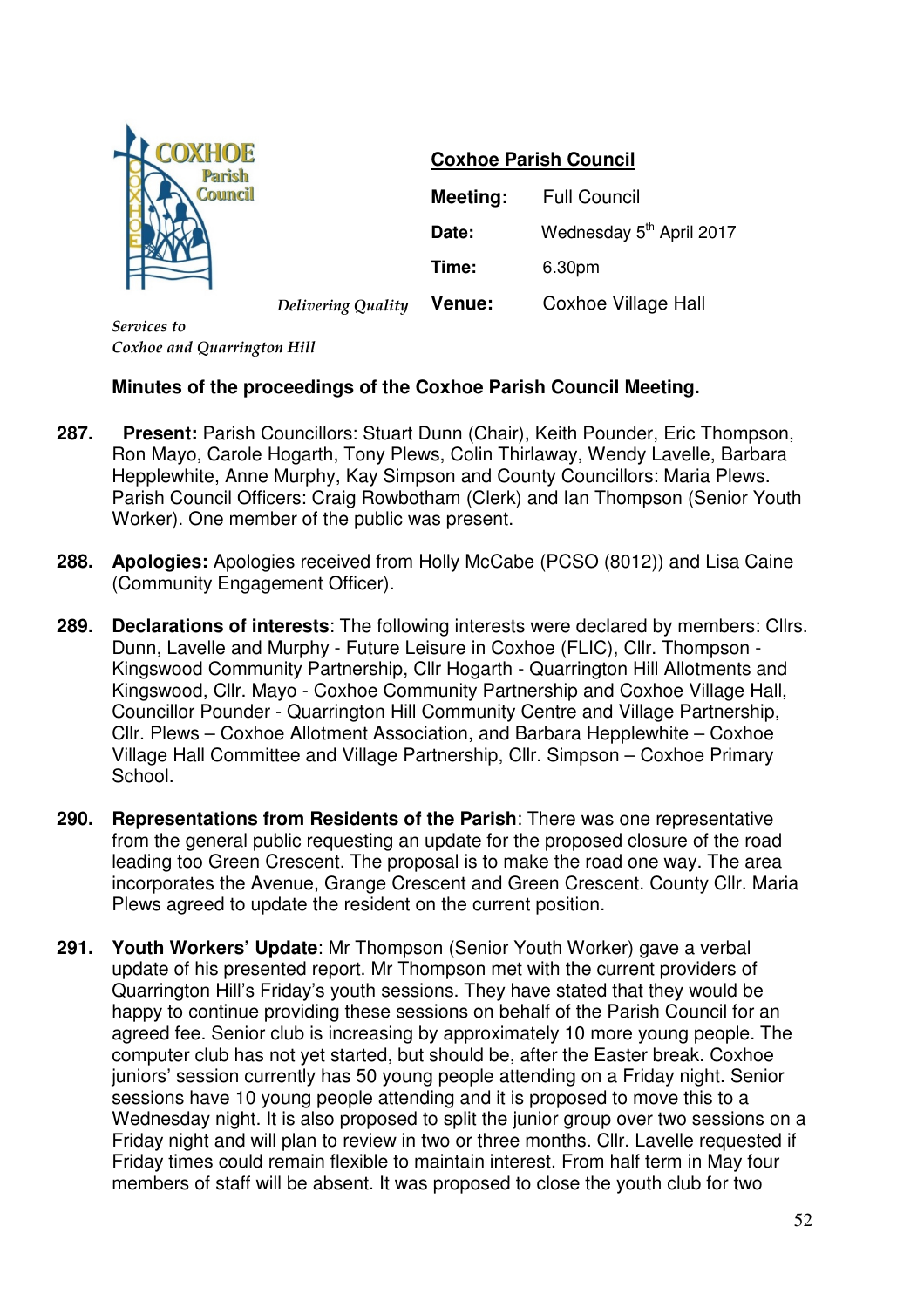weeks. Also from October 2017 we will be losing one of our auxiliary youth workers as they will be starting University.

- a. It was **RESOLVED**:
	- i. Move Friday session to a Wednesday evening;
	- ii. To consider the existing arrangements for Quarrington Hill's Friday sessions until the summer holidays. Senior Youth Worker to request a proposal from the provider and to present to Council;
	- iii. For the Senior Youth Worker to organise a Youth Strategy Group in May to discuss the Council's recruitment requirements.
- **292. Minutes from 1st March 2017**: Were accepted as a true and accurate record of the meeting.
- **293. Clerk on Progress of Council Resolutions Report**: The report was received and accepted with thanks by the Council.
- **294. Police and Neighbourhood Wardens Reports**: A written report was presented to Council and a discussion ensued between Cllrs. Cllr. Dunn commented and stated that he was saddened about the recent racially, religiously aggravated harassment incident reported in the Parish.
- **295. Durham County Councillors update**: The County has received an environment award due to its wild flower verges etc. An open space protection order has been put in place. The Culture of County Durham is thriving with an estimated £20 million per year benefiting the local economy due to Durham Cathedral's Open Treasure, Durham City Miner's Gala, BRASS event and Book Festival. It was reported that the summer recycling pickup has started for garden waste. 15 teaching assistants are now on the working group and hopefully a resolution can be achieved. Durham County Council are implementing the Children and Social Care Bill to support care leavers and Durham County Council are providing lots of resource to support this service. Council Tax has been raised by 1.99% and DCC has put £30 million of reserves into frontline services to enable it to make its £180 million of savings. In the coming year (17/18) a further £65 million of savings is required. DCC has started a new building company, Chapter Homes, to build affordable homes in the County. It was reported that DCC is one of only two County Councils to still give Council Tax benefit to those on low incomes. £25 million has been made available to DCC for social care. DCC is investing £7.5 million into a new school at Bowburn. Durham City is establishing a new Parish Council, based on a pole of residents' views. Durham will be hosting the cycle race on 27<sup>th</sup> May. Cllr. Dunn thanked County Cllr. Plews for her detailed report.
- **296. Council Insurance Renewal:** It was **RESOLVED** to pay the Council's renewal premium of £3,005.95 to Came & Company.
- **297. Grounds Maintenance Contract Amendment**: Due to additional land being purchased it was necessary for the Council's contractor Altogether Greener to add the additional works to their work schedule. It was **RESOLVED** to pay £9,432.52 to be spread equally over a 12-month period at £786.04 per calendar month.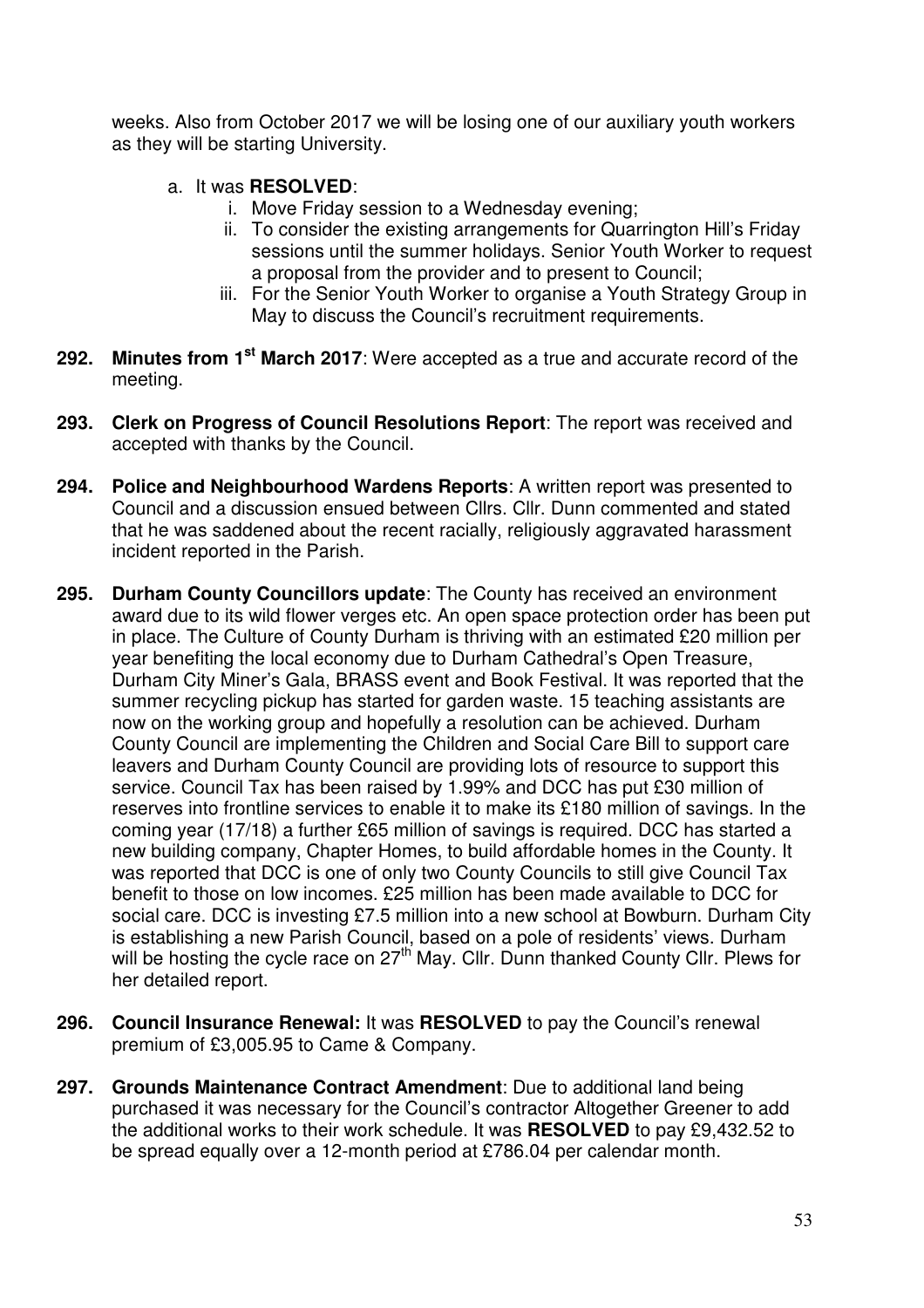- **298. Grounds Maintenance Ad Hoc Works Front Street Coxhoe**: Further to a site meeting to discuss potential improvements along the green belt. The areas under discussion covered the removal of a number of shrub beds under the small clumps of trees, installation of bird's mouth fencing in three locations and the flailing of rough scrub land along the boundary of the Catholic Church and to the northern boundary of the village Care offices.
	- a. It was **RESOLVED**:
		- i. Remove shrub bed and reinstate top soil and grass seed;
		- ii. Supply and erect birds mouth fencing
		- iii. Prune flail and strim areas of rough scrub land
		- iv. Pay Altogether Greener for these works £902.
- **299. Shrub Planting Front Street Quarrington Hill**: It was **RESOLVED** to fulfil the commitment made to plant a line of shrubs behind the sculpture.
	- a. Remove the existing turf and prepare soil with compost;
	- b. Plant a row of Potentilla and cover the bed with organic matter;
	- c. Agree to pay altogether greener £282.
- **300. Update from Quarrington Hill Walkabout:** It was **RESOLVED** to action the 17 points of improvements and maintenance identified by this site visit.
- **301. Coxhoe Village Hall CCTV**: After the installation of a system some advice was sought from Durham Constabulary who made some recommendations to be noted. It was **RESOLVED** that representatives from both the Parish Council and Village Hall Committee meet to discuss the recommendations and agree a policy and procedure for managing the system.
- **302. Recording of Council Meetings Policy**: It was **RESOLVED** to adopt the policy and to include that recordings will be kept for a period of 6 months and can be viewed by members of the public on request.
- **303. Hanging Baskets at Quarrington Hill Half Moon Pub**: Since a resident's complaint about the current hanging baskets in Quarrington Hill, in 2016, being too high and getting ruined by the wind. It was the Councils intention to improve how it delivers hanging baskets in the village. One suggestion was to provide them to local business to improve the overall look of the Front Street. The proprietor of the Half Moon pub has expressed an interest for his business. It was **RESOLVED** to defer this until the end of the year and contract, with Thinford Nurseries, with the aim to request quotes for a new planting system and to write to local business to see if they would be willing to have hanging baskets, displayed on their property, to improve the overall look of the village. The Council will need to check insurance liabilities and approval for this work.
- **304. Quarrington Hill Banner Group Grant Application**: It was **RESOLVED** to pay the sum of £200.
- **305. Coxhoe Village Green Interpretation Board Installation**: It was requested that an interpretation panel be reinstated from its original location in St. Mary's Church yard to the village green. It was **RESOLVED** to instruct Border Signs to manufacture new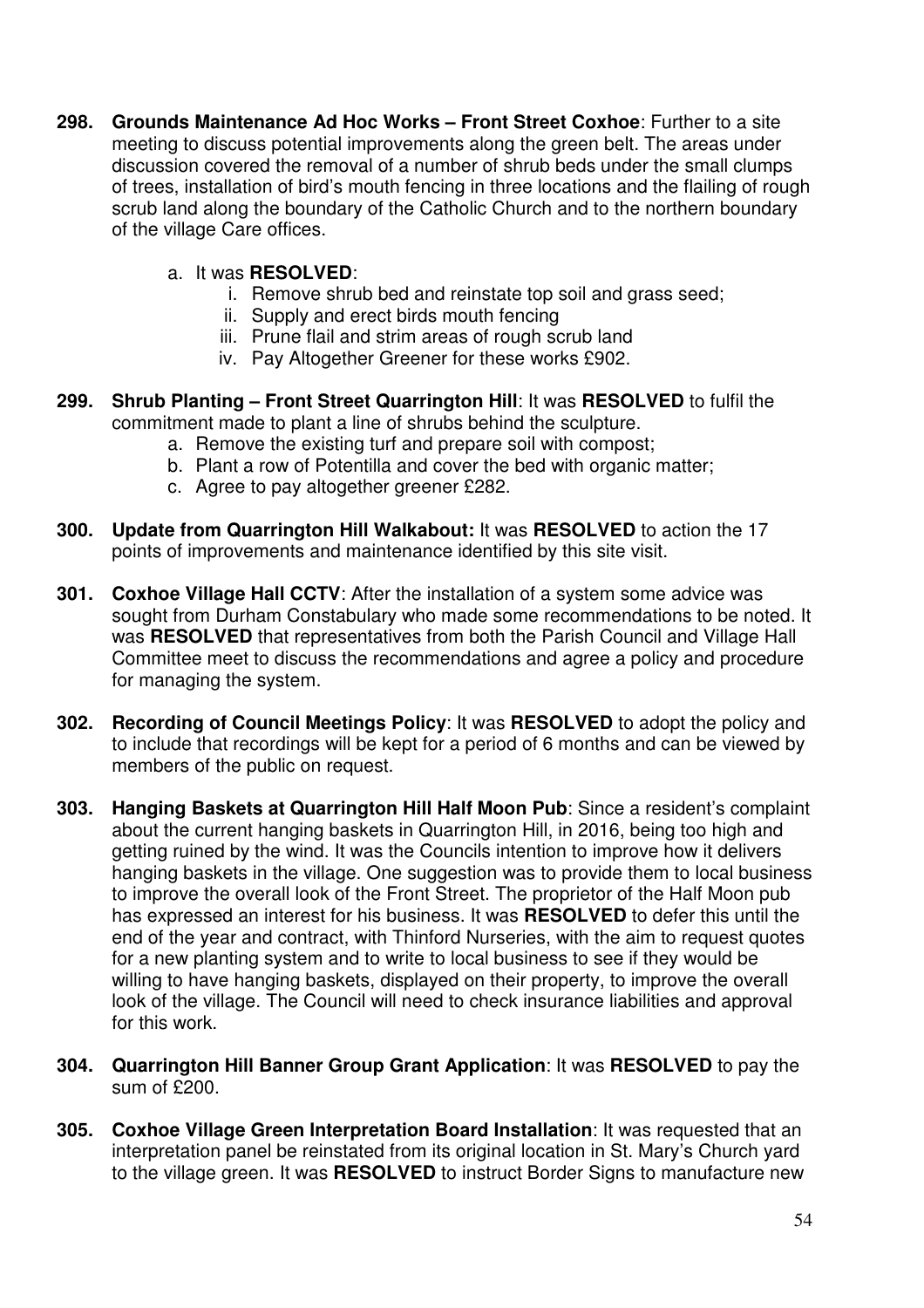frame and posts to accept existing panel and to pay £595. Cllr. Hepplewhite agreed to write to St. Mary's Church to inform them of the Councils intentions.

- **306. 'Trowse' Footpath**: It has been identified that the footpath leading from Village Care has fallen into disrepair and has become impassable. It is currently a public right of way and it was **RESOLVED** to contact Durham County Council to inform them and to request improvements. Also a resident raised concerns with the condition of Browning Hill footpath. It was **RESOLVED** to check who has maintenance responsibility and to request the Council's contractor to make improvements.
- **307. Quotes for Council Business Cards**: It was **RESOLVED** to leave this decision to the Clerks discretion.
- **308. Finance Report:** It was **RESOLVED** to accept the report:
	- a. **Confirmation and Signing of Bank Reconciliation**: As of 28<sup>th</sup> February 2017 the bank balance was £33,115.37.
	- b. **Payment Schedule Approval**: It was **RESOLVED** to pay the outstanding balance of £8,365.31 to creditors (see attachment).
	- c. **Cash Book Balance**: The Council noted the cash book balance of £24,750.06 on  $30^{th}$  March 2017.
	- d. **Budget Report**: It was **RESOLVED** to note current performance and the £1,941.58 overspend against the agreed budget.
	- e. **Payroll Management Report**: It was **RESOLVED** to note the report.

## **309. Correspondence for Information and Action**:

- a. Flagpole at Coxhoe Village Hall Complaint: Due to time constraints it was decided to defer this item to the next meeting.
- b. Resident's Complaint about rise in Council Tax: Members noted the letter and requested the Clerk to respond.
- c. Classic Car Evening: It was **RESOLVED** to give permission for the use of the Coxhoe Village Greens and to help promote the event on the Council's website and social media.
- d. Patterson Dale Speed Humps: County Cllr. Plews has confirmed that she has responded to this resident and will follow up.
- **310. Planning Applications**: Received and noted by Members.
- **311. Members' Reports from meeting attended:** Due to time constraints this item was deferred to the next meeting.
- **312. CDALC & EDRCAAP** the following items were received and noted by Members:
	- a. Annual Meetings
	- b. Big Spring Clean Campaign
	- c. Section 137 Expenditure Figure
	- d. Good Councillors Spring Conference
	- e. Elections and Purdah
	- f. NE Neighbourhood Planning Network
	- g. Councillor and Chairmanship Training.
- **313. PP2**: Due to time constraints this item was deferred to the next meeting.